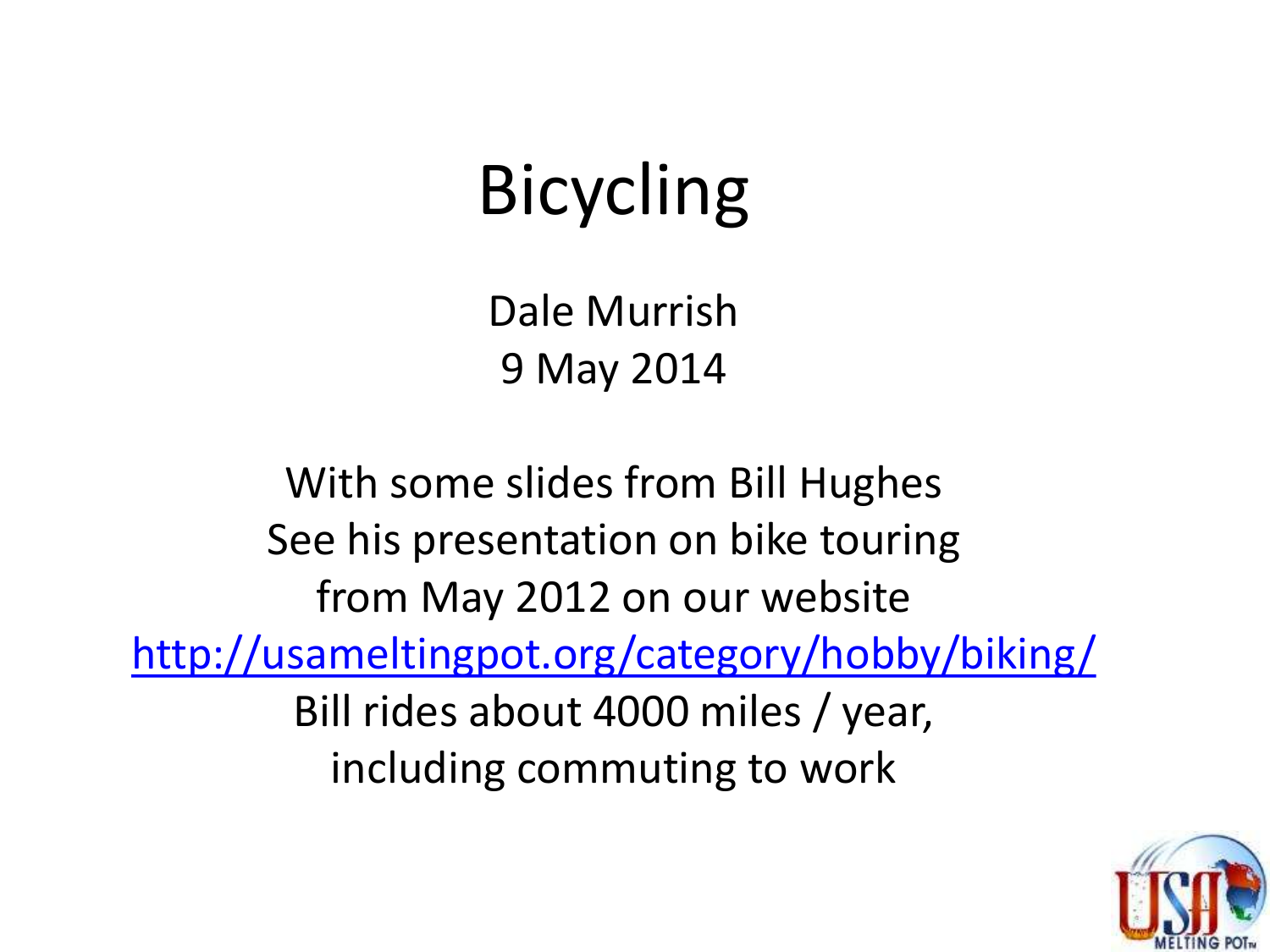## Part 2

• File was too big to post…

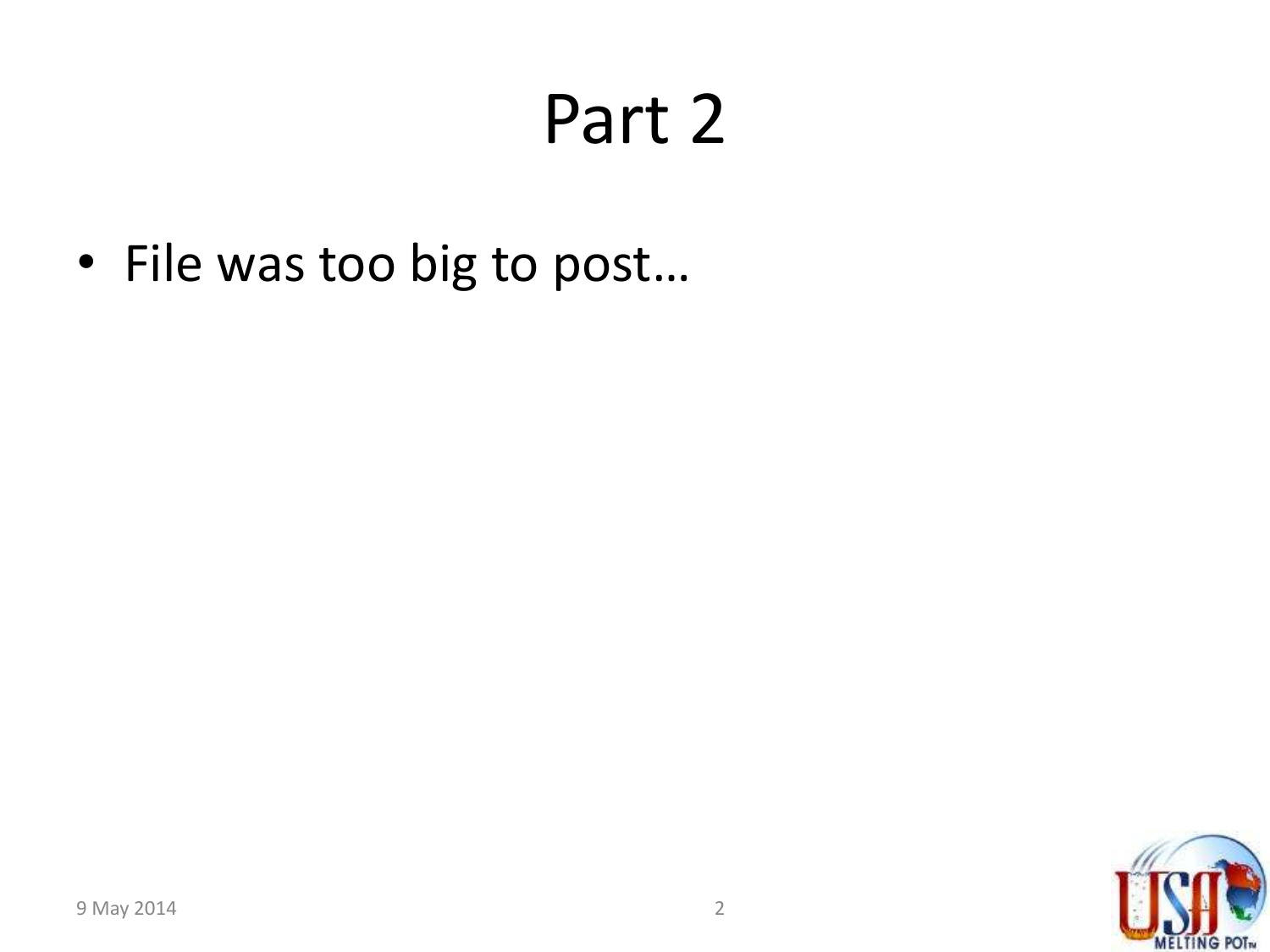## Shift Change for Volunteers





Ш

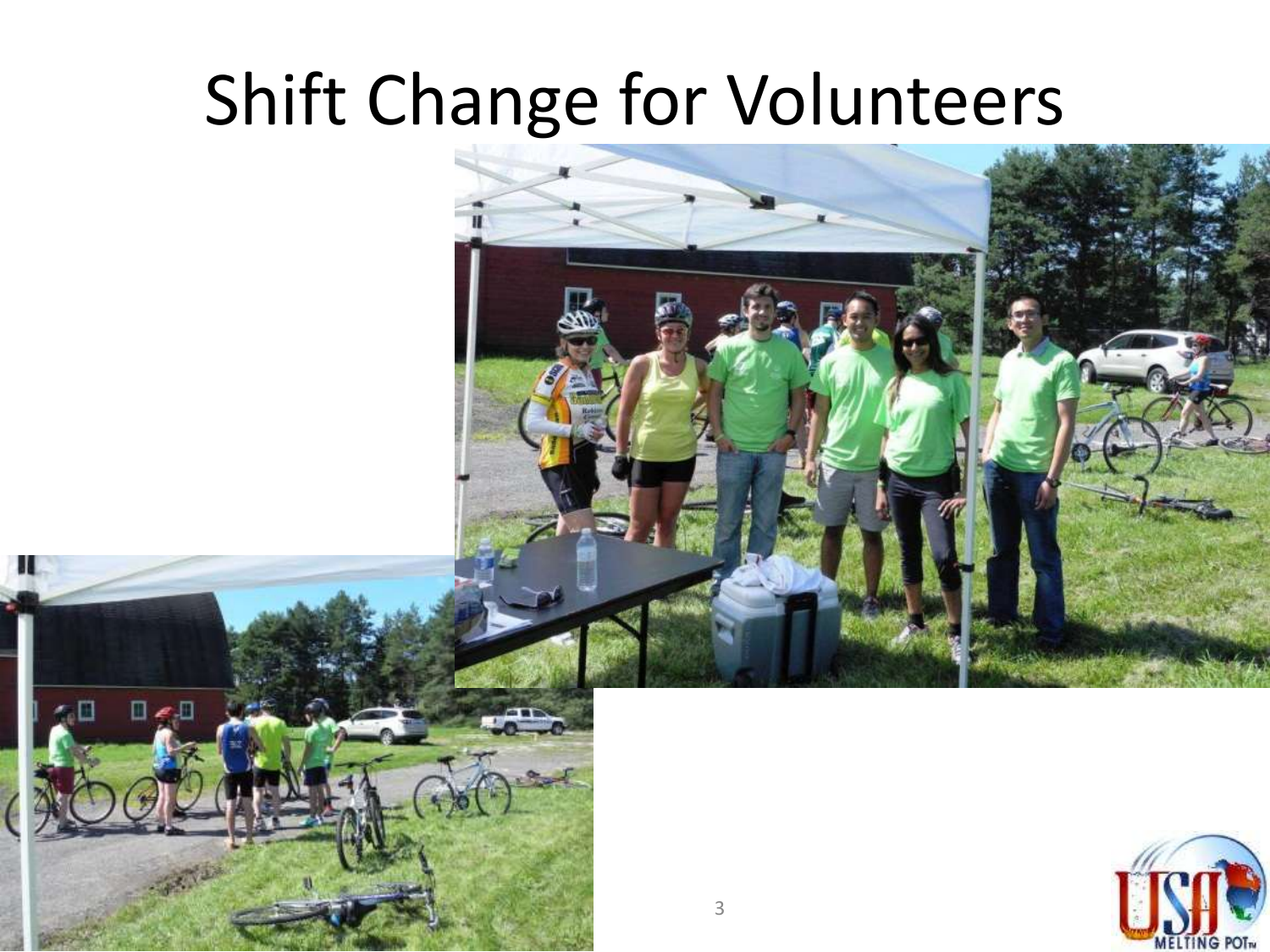#### Volunteers at the Food Trucks





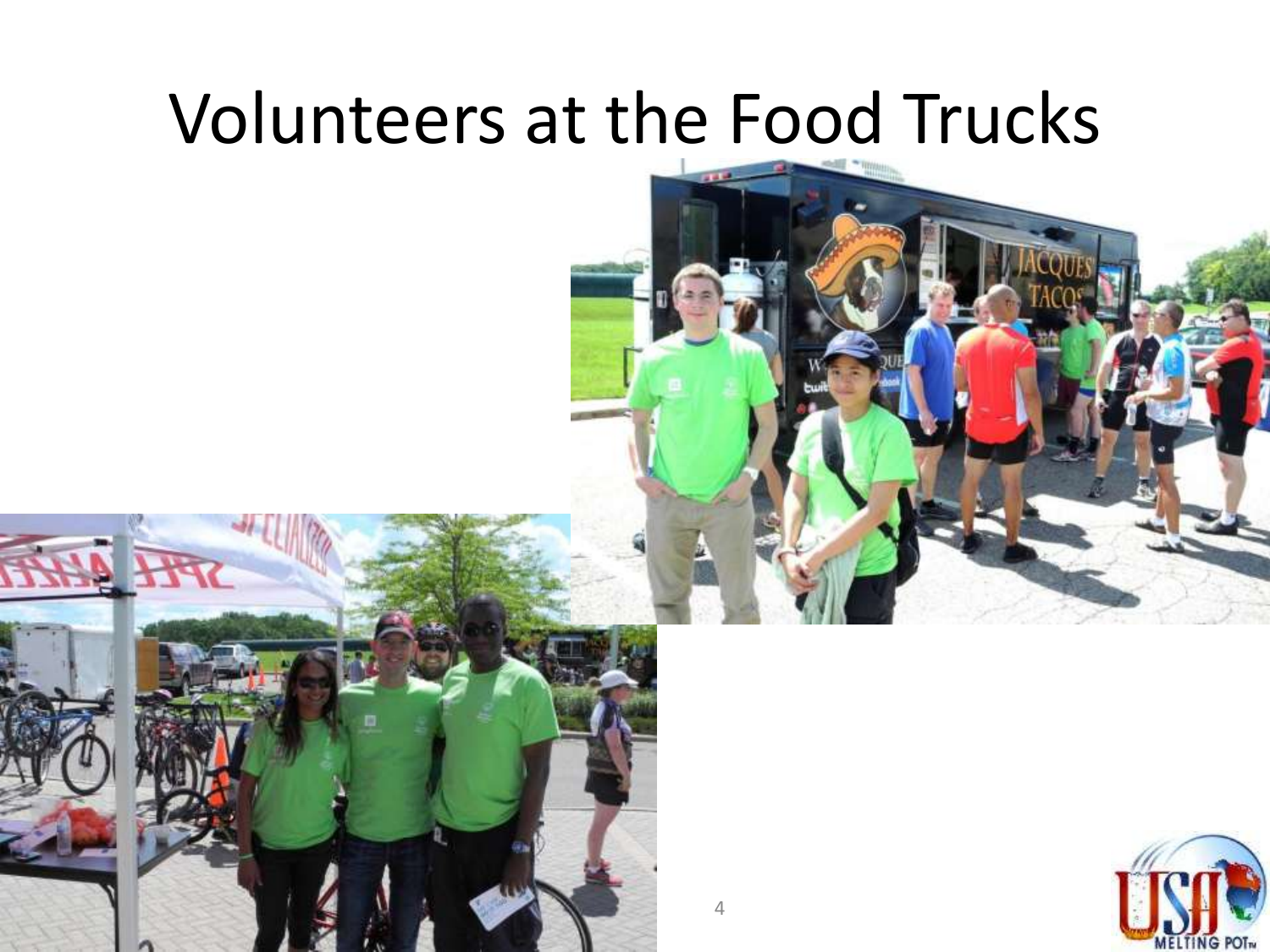### C'est Fini…



5955117751 **a spin on the MRC afterwards.** 

**Ben Christian and a happy rider**

**Cycletherapy bike mechanics were greatly appreciated by the riders.**



**Ben invited the paramedics to take** 

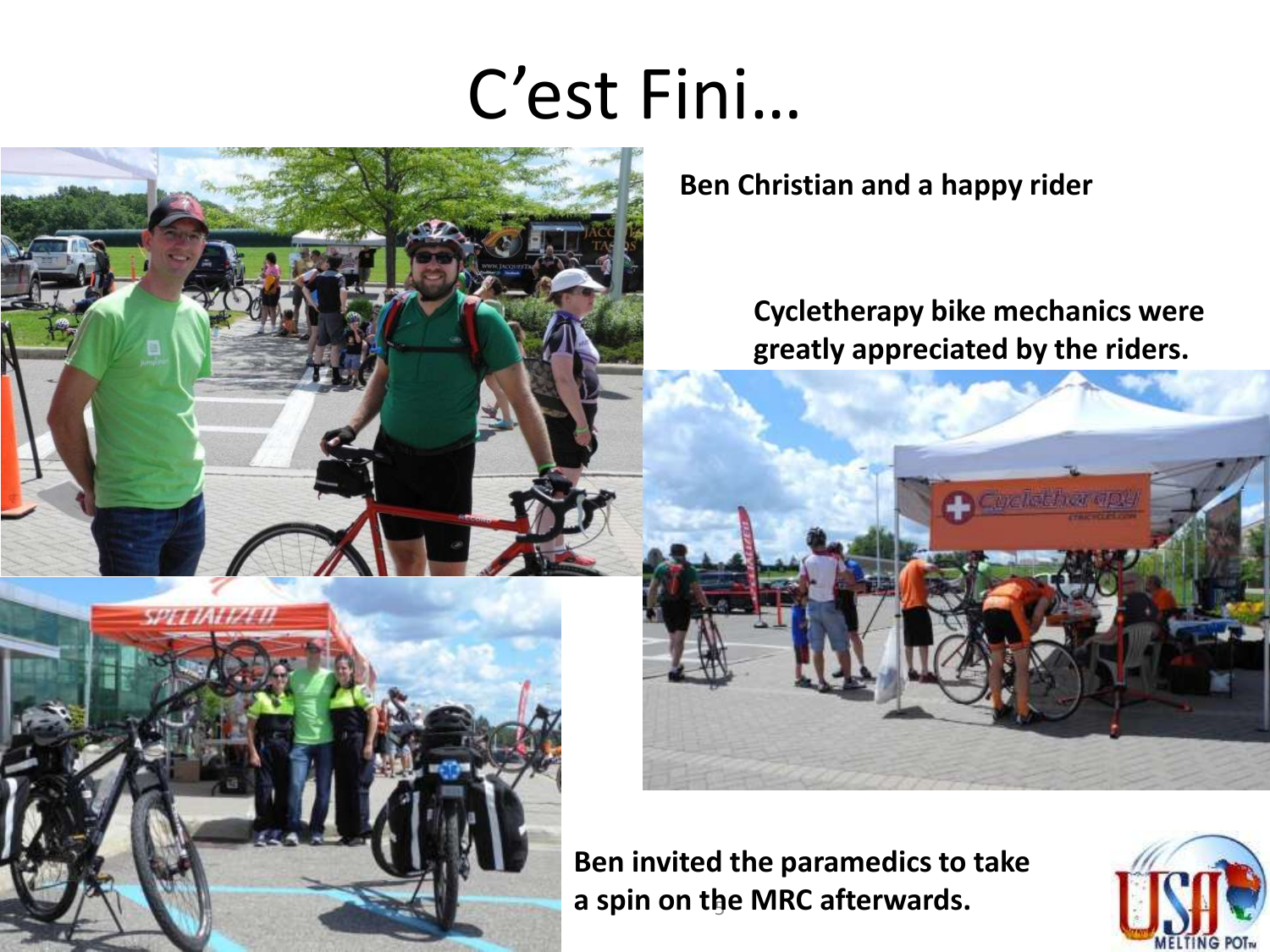## Event Summary

- Participants: **460 riders (great for the first year!)**
- Funds raised: **\$11,498**
- Donations: **\$2,000 in kind from Specialized Bicycles for helmets**
- Total operating costs: **\$2,345** (includes T-shirts, porta johns, city/park fees, wrist bands, signs)
- **Net: \$9,153 for Special Olympics of Michigan**
- **Thanks to the volunteers: 91 total!** 77 GM employees, 14 non-GM employees
- Food: 18 volunteers donated baked goods for Aid Stations, CliffBar donated 1000 bars, and Jacques' Tacos and Treat Dreams! food trucks sold food.

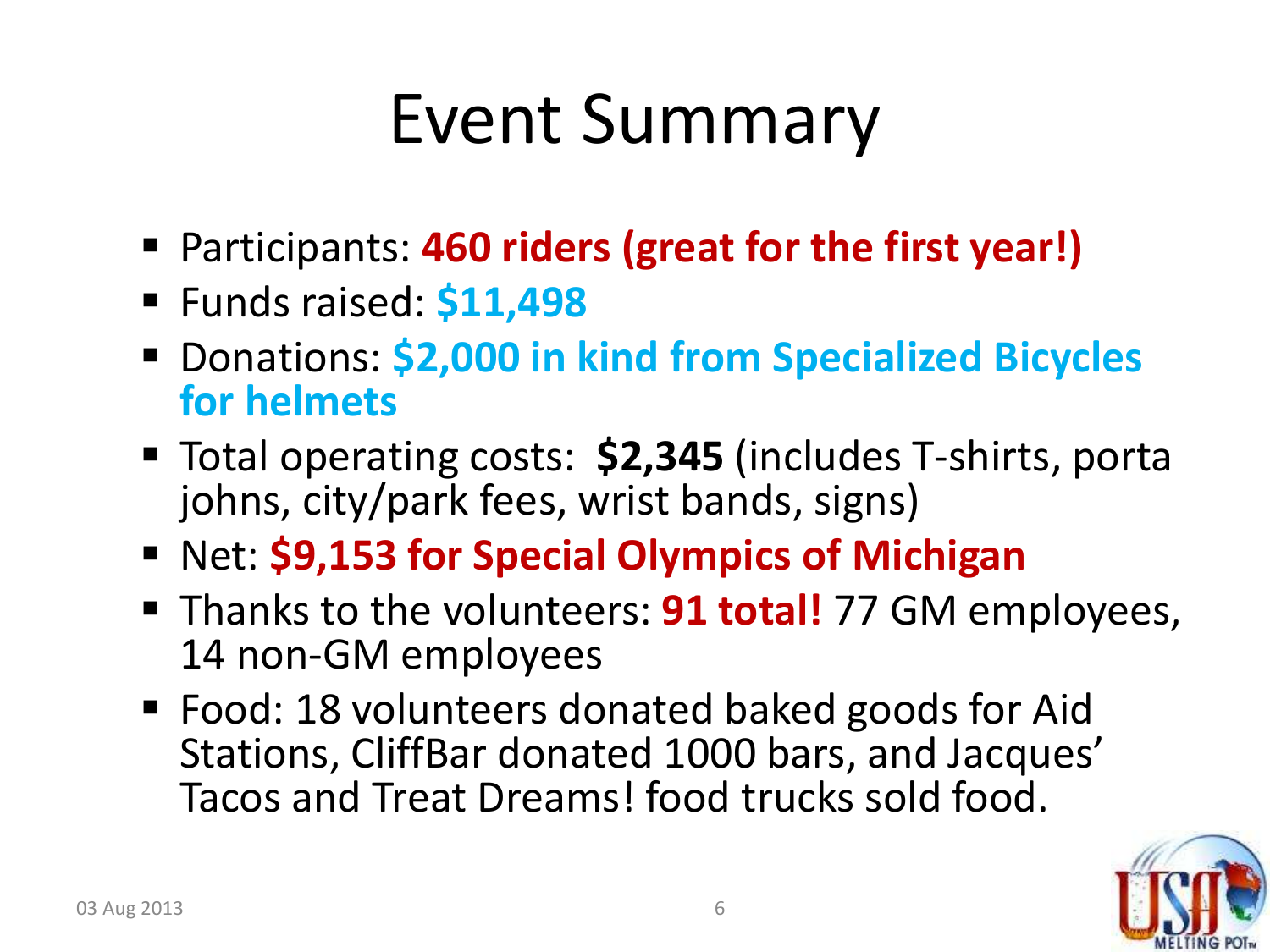#### Until next year…

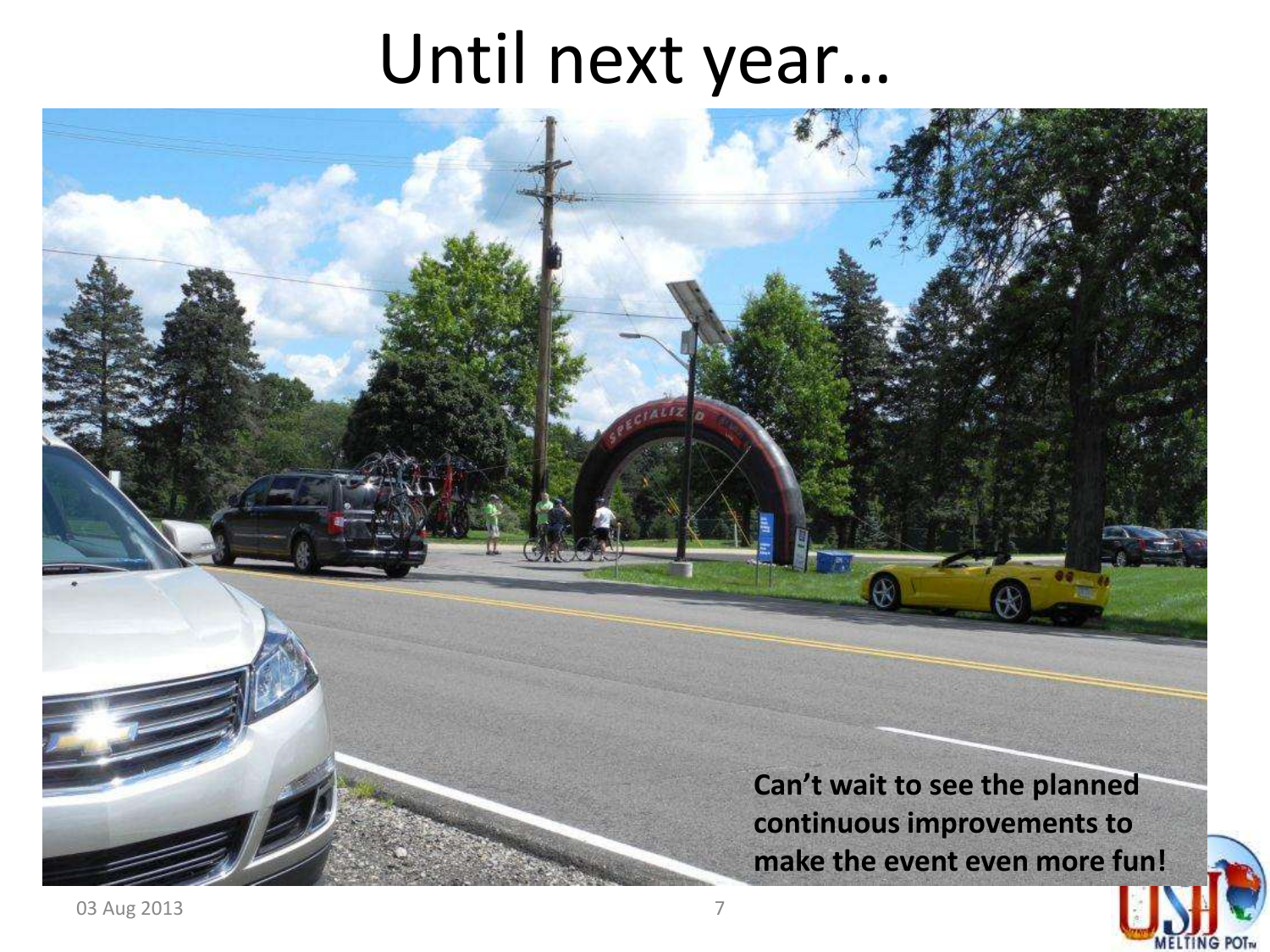# August 2, 2014 MPG Dream Ride

- Sign up on our attendance sheet if you might be interested in going. You can always do the four-mile family ride and join the fun!
- The USA Melting Pot club will donate two tickets in a raffle after our July Lunch & Learn.
- Or email Weilou@USAmeltingpot.org to sign up for the raffle.

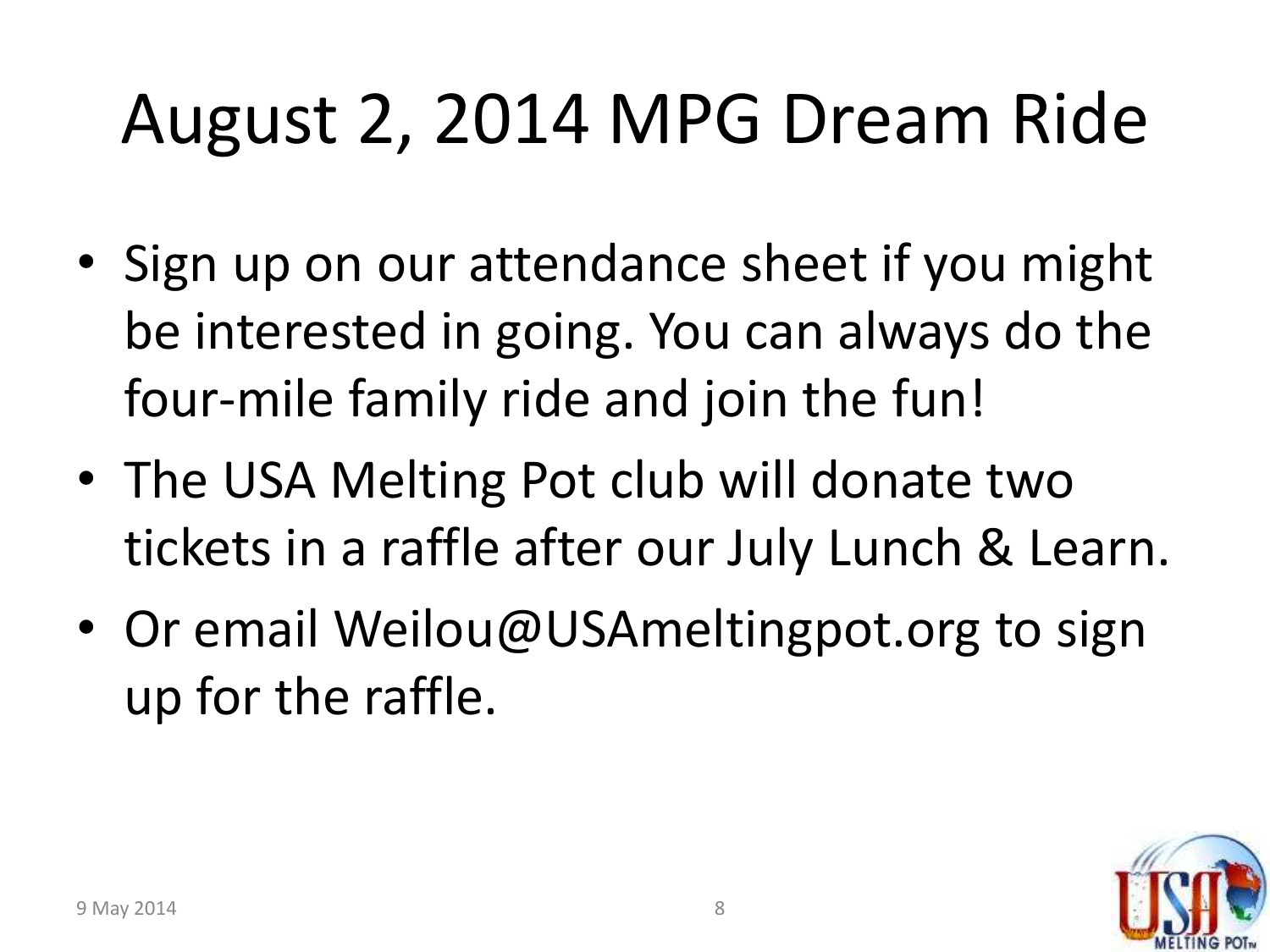#### Arlberg Pass, Austria, June 1981

Amsterdam Airport, August 1981





**KLM**